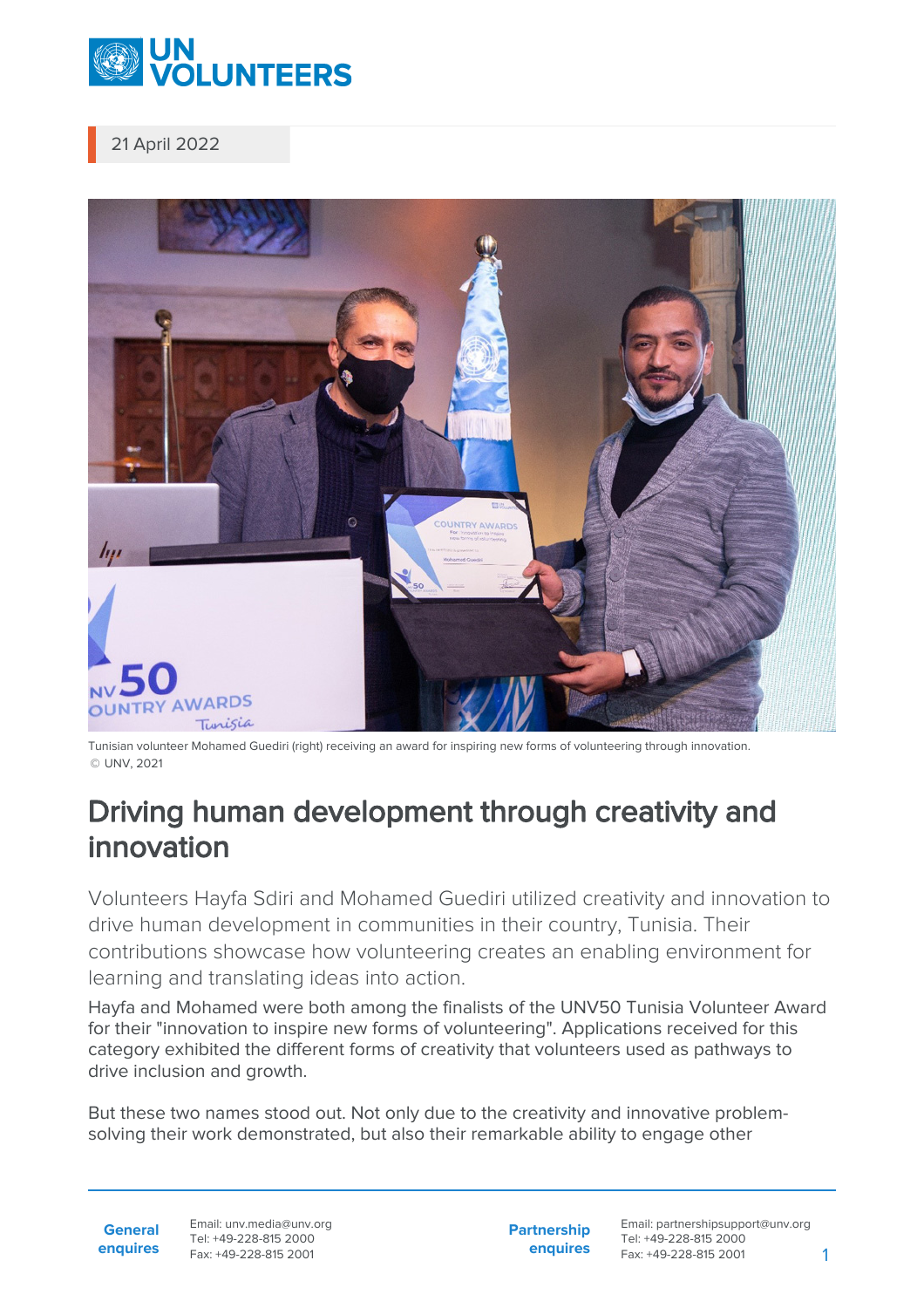

volunteers.

Hayfa, a former UN Volunteer, began her civic work at the age of 16, advocating for the Sustainable Development Goals (SDGs), gender equality and youth civic engagement.

Hayfa received the Volunteer Award 2021 for her promotion of innovation throughout her volunteer experience and training of youth on leadership, public speaking, gender advocacy, design thinking and business planning. She was also recognized for mentoring emergent entrepreneurs on start-up building.

As a volunteer and president of the SDG Camps Tunisia, Hayfa trained 500 youth on innovation and the SDGs and took part in the incubation of 45 entrepreneurial projects. Having served as a UN Volunteer Youth and Innovation Analyst with UNDP Tunisia, Hayfa contributed to building an inclusive incubation programme for young entrepreneurs and community leaders. She created a network of 10,000 Tunisian youth in the 24 governorates of Tunisia.

Mohamed is the founder of a civil society organization in Tunisia called Cité'Ness for Cultural and Artistic Development. He was a finalist in the same category of the award as Hayfa. His volunteering experience stood out for engaging in youth economic inclusion and facilitating the participation of refugee children.

"I really wanted to reach underprivileged people," affirms Mohamed, as he explains the motivation behind his activism for the rights of children at risk and children in conflict with the law.

In the framework of Cité'Ness's project Cinema in their Eyes, he resorted to cinema to promote culture among marginalized and vulnerable groups in remote areas. The project aimed to give a voice to children and adolescents, namely those residing at the Defense and Social Integration Centres managed by the Ministry of Social Affairs, and offer them a source of artistic inspiration, as well as a means of reconciliation with society.

Mohamed's work with children and adolescents entailed creating film scenarios that they would produce themselves. So far, he has facilitated the production of eight films in seven governorates, with more than 50 participants.

"Since the production of the first round of films three years ago, one of the beneficiaries became a YouTuber, another is producing podcasts and a third is organizing theatre shows," explains Mohamed.

**General**

**enquires** Fax: +49-228-815 2001 Email: unv.media@unv.org Tel: +49-228-815 2000

**Partnership enquires**

Email: partnershipsupport@unv.org Tel: +49-228-815 2000 Fax: +49-228-815 2001 2